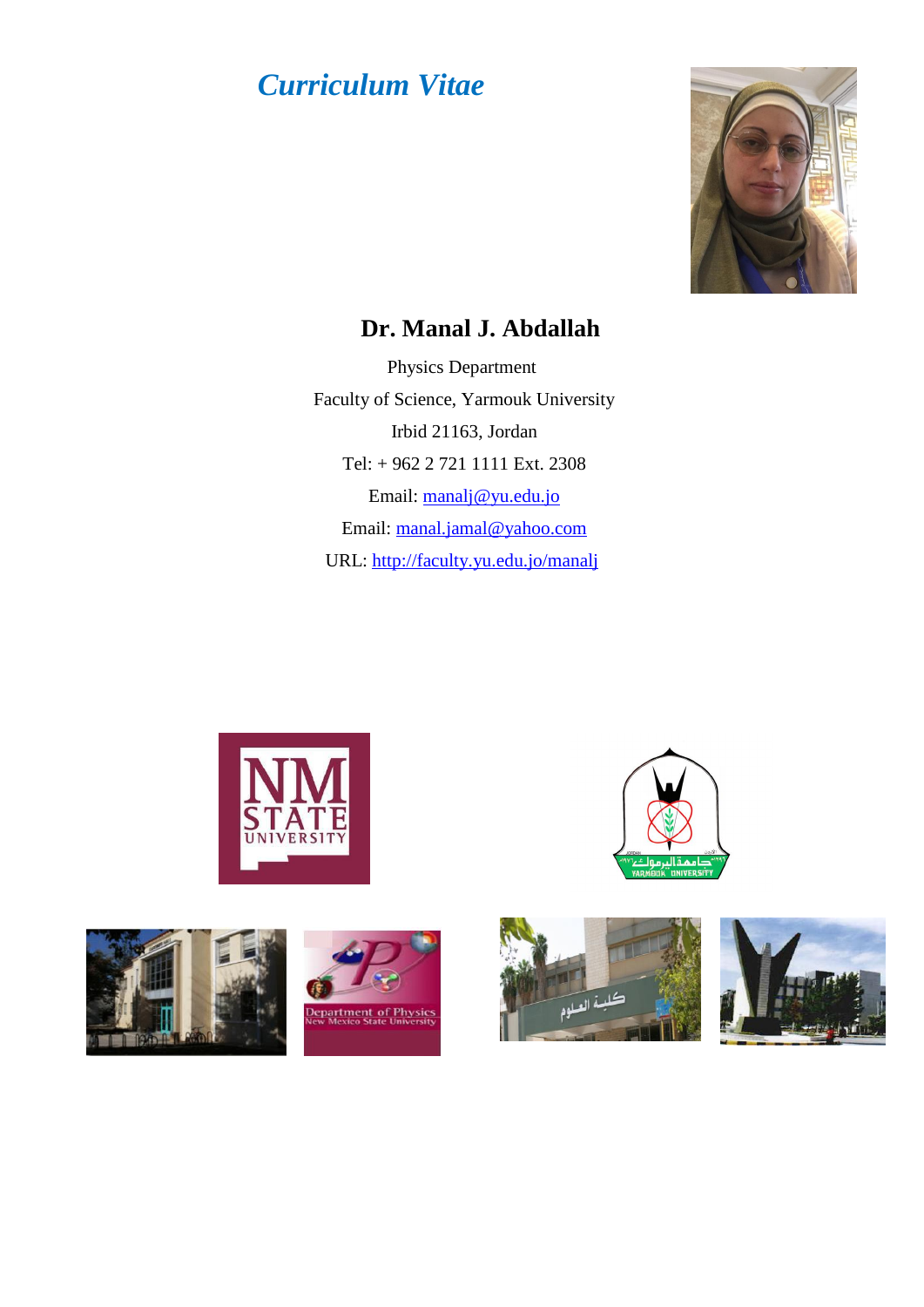## **Short Biography**

**Dr. Manal Abdallah received her Bachelor and Master degrees from Yarmouk University in 1999 and 2009 respectively. She worked as Lab instructor at Yarmouk University from 2009 till 2011. Between 2012 and 2015, Manal was a Ph.D. candidate and research assistant at New Mexico State University where she received her PhD degree in Physics with excellent distinction in December 2015 with a 3.92/4.0 GPA as well. Her research interests focused on studying the Parton (quark/gluon) structure of hadrons and nuclei to understand the role of non-perturbative Quantum Chromo Dynamics (QCD) from medium energy to high-energy scattering experiments. As well as studying Generalized Parton Distributions (GPDs) functions to parameterize the quark/gluon aspects of nucleon structure in high-energy Compton scattering. And studying different powers of moments twist-3 Parton Distribution Functions (PDFs) as transverse force and force gradient acting on the active quark in Polarized Deep Inelastic scattering (DIS) experiments. Besides, she is working on studying radiation levels of radioactive nuclei and the activity concentration using Gamma ray spectroscopy and Alpha ray spectroscopy.**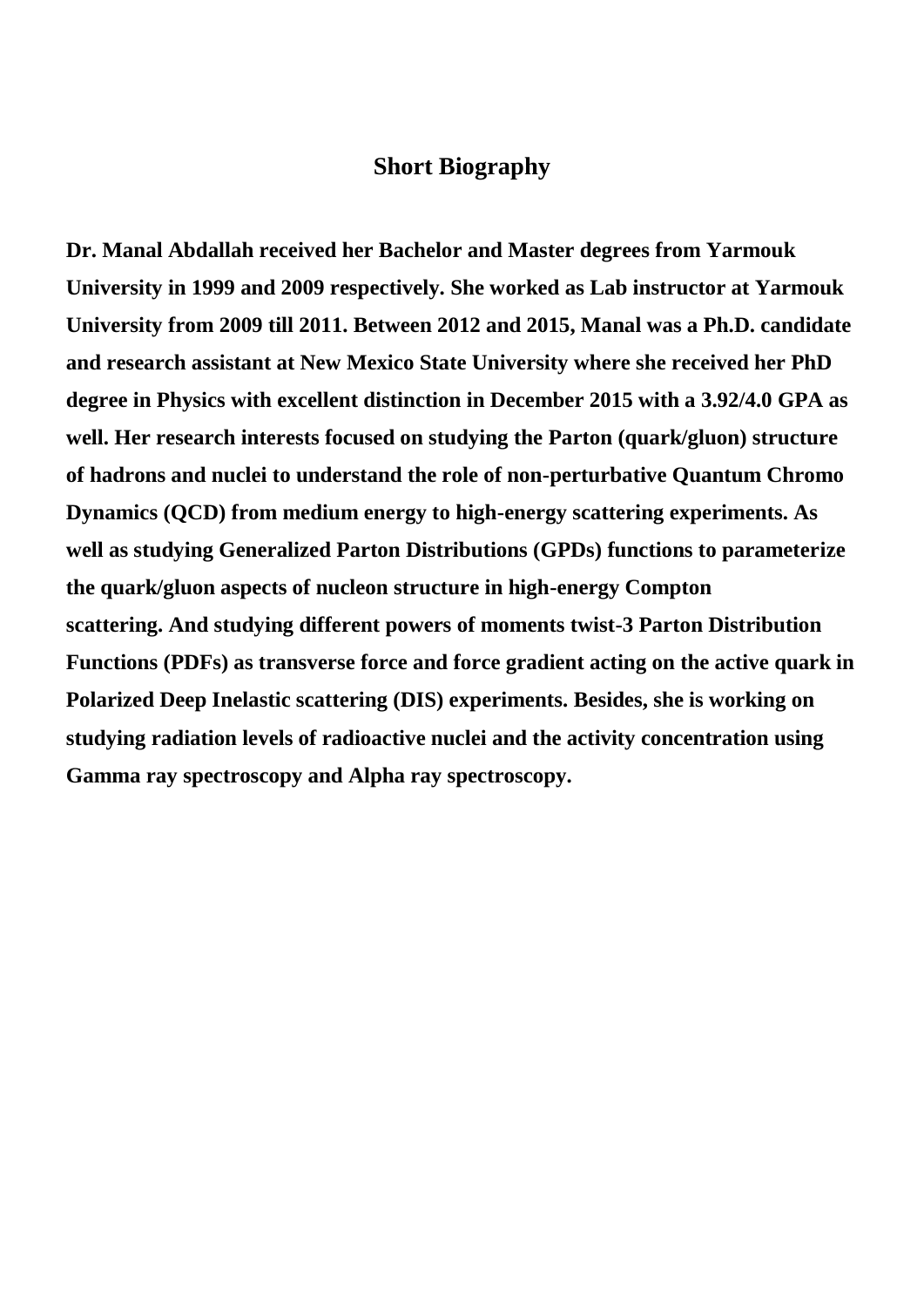| <b>Personal Information</b> | Name                                               | Manal J. Abdallah           |
|-----------------------------|----------------------------------------------------|-----------------------------|
|                             | Date & Place of Birth                              | 11/14/1977, Irbid, Jordan   |
|                             | Gender                                             | Female                      |
|                             | Nationality                                        | Jordanian                   |
|                             | <b>Marital Status</b>                              | Married                     |
|                             | No. of kids                                        | Four                        |
|                             | Address                                            | <b>Physics Department</b>   |
|                             |                                                    | Faculty of Science, Yarmouk |
|                             |                                                    | University                  |
|                             |                                                    | Irbid 21163, Jordan         |
|                             | Telephone                                          | +962 2 721 1111 Ext. 2308   |
|                             | E-mail                                             | manalj@yu.edu.jo            |
|                             |                                                    | manal.jamal@yahoo.com       |
|                             |                                                    |                             |
|                             | Arabic: Native language.                           |                             |
| <b>Language</b>             | English: Excellent reading, writing, and speaking. |                             |
|                             |                                                    |                             |
|                             | Doctorate of Philosophy                            |                             |
|                             | New Mexico State University, NMSU, 2015            |                             |
|                             | <b>Nuclear Physics</b>                             |                             |
|                             | GPA: 3.92/4 (Excellent, Good Standing).            |                             |
|                             | Master of Science                                  |                             |
|                             | New Mexico State University, NMSU, 2013            |                             |
|                             | <b>Nuclear Physics</b>                             |                             |
| <b>Education</b>            | GPA: 4/4 (Excellent, Good Standing).               |                             |
|                             | <b>Master of Science</b>                           |                             |
|                             | Yarmouk University, Irbid, Jordan, 2009            |                             |
|                             | Physics                                            |                             |
|                             | GPA: 91.4% (Excellent)                             |                             |
|                             | <b>Bachelor of Science</b>                         |                             |
|                             | Yarmouk University, Irbid, Jordan, 1999            |                             |
|                             | Physics                                            |                             |
|                             | GPA: 89.2% (Excellent)                             |                             |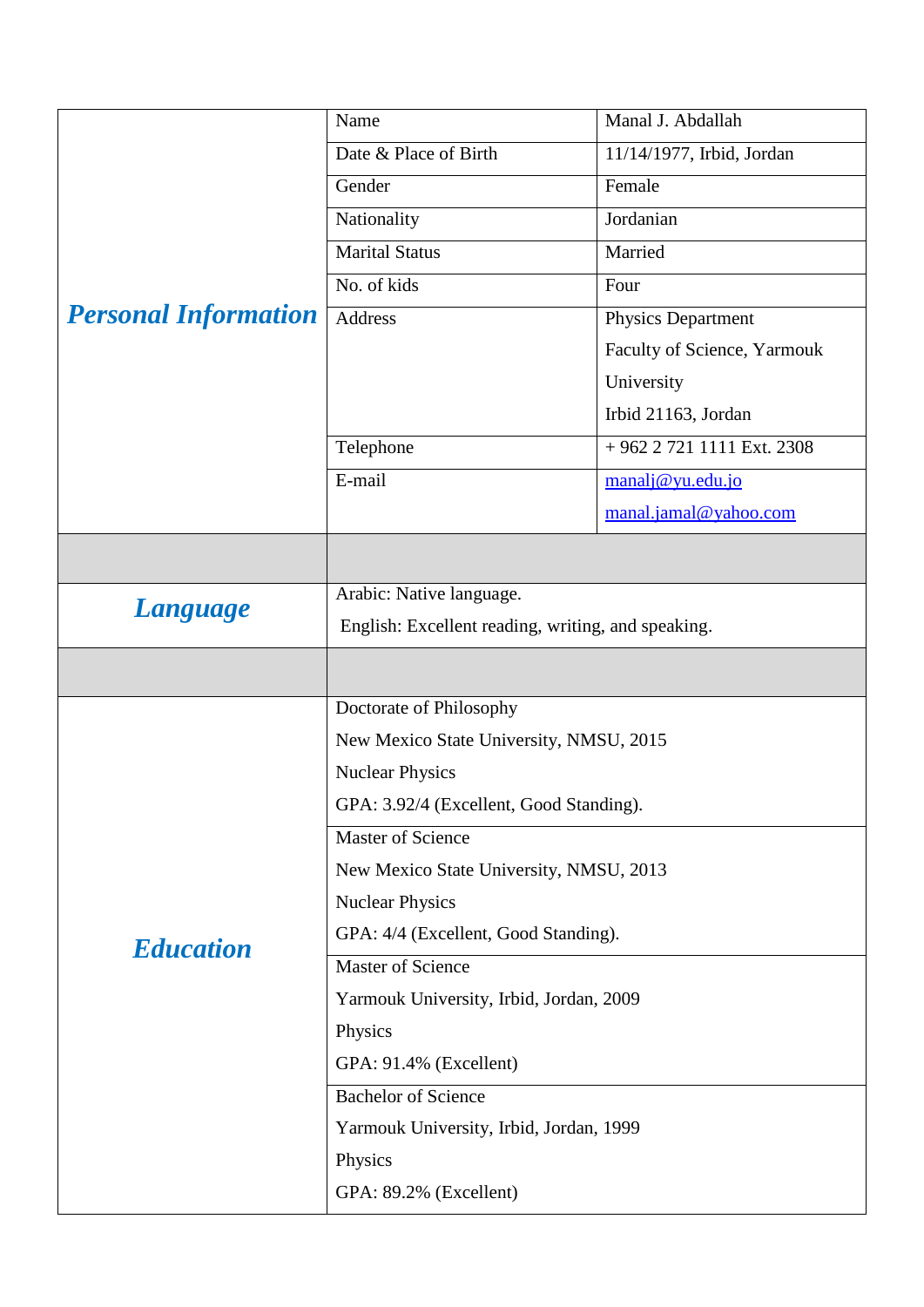|                           | General Secondary Certificate, Scientific Track, 1995              |  |
|---------------------------|--------------------------------------------------------------------|--|
|                           | Noor Al-Husien Secondary School.                                   |  |
|                           | GPA: 94.9% (Excellent)                                             |  |
|                           |                                                                    |  |
| <b>Research Interests</b> | High Energy Physics/ Elementary Particles.                         |  |
|                           | Gamma and Alpha Ray Spectrometry.                                  |  |
|                           |                                                                    |  |
|                           | Assistant Professor, (January 2016 – now), Department of           |  |
|                           | Physics, Yarmouk University, Irbid, Jordan.                        |  |
|                           | Graduate Assistant (research and teaching), Department of          |  |
|                           | Physics, New Mexico State University, New Mexico State, USA,       |  |
|                           | (January, 2012-October, 2015).                                     |  |
| <b>Professional</b>       | Physics Instructor, Department of Physics, Yarmouk University,     |  |
|                           | Irbid, Jordan, (September, 2009- October, 2011).                   |  |
| <b>Experience</b>         | A Member in the Jordanian Committee for Preparing Teachers'        |  |
|                           | Learning Material- Queen Rania AL Abdullah Academy (2008/2009)     |  |
|                           | under the supervision of a Group of American Experts from          |  |
|                           | Colombia University.                                               |  |
|                           | A Physics Teacher in Jordanian Ministry of Education-Secondary     |  |
|                           | School (July, 1999- August, 2009).                                 |  |
|                           |                                                                    |  |
|                           | ICDL, which includes the following:                                |  |
|                           | Microsoft Office Word, Windows, IT., Microsoft Office Access,      |  |
|                           | Microsoft Office Power Point, Microsoft Office Excel, Internet.    |  |
|                           | Intel, Teach to the future, under the supervision of Microsoft,    |  |
|                           | including the design of instructional software.                    |  |
| <b>Skills and Courses</b> | STIC (School Technology Innovation Center) using Microsoft         |  |
|                           | Technologies. The course included the following:                   |  |
|                           | Microsoft Power Point 2003, Microsoft Picture Manager, Microsoft   |  |
|                           | Windows Movie Maker, Microsoft Producer for Power Point, 2003.     |  |
|                           | A Training Course under the Supervision of a Panel of American     |  |
|                           | Professors from Colombia University to Prepare a Training Material |  |
|                           | to Train Teachers.                                                 |  |
|                           | ERFKI, A Course in Educational Development towards Knowledge       |  |
|                           |                                                                    |  |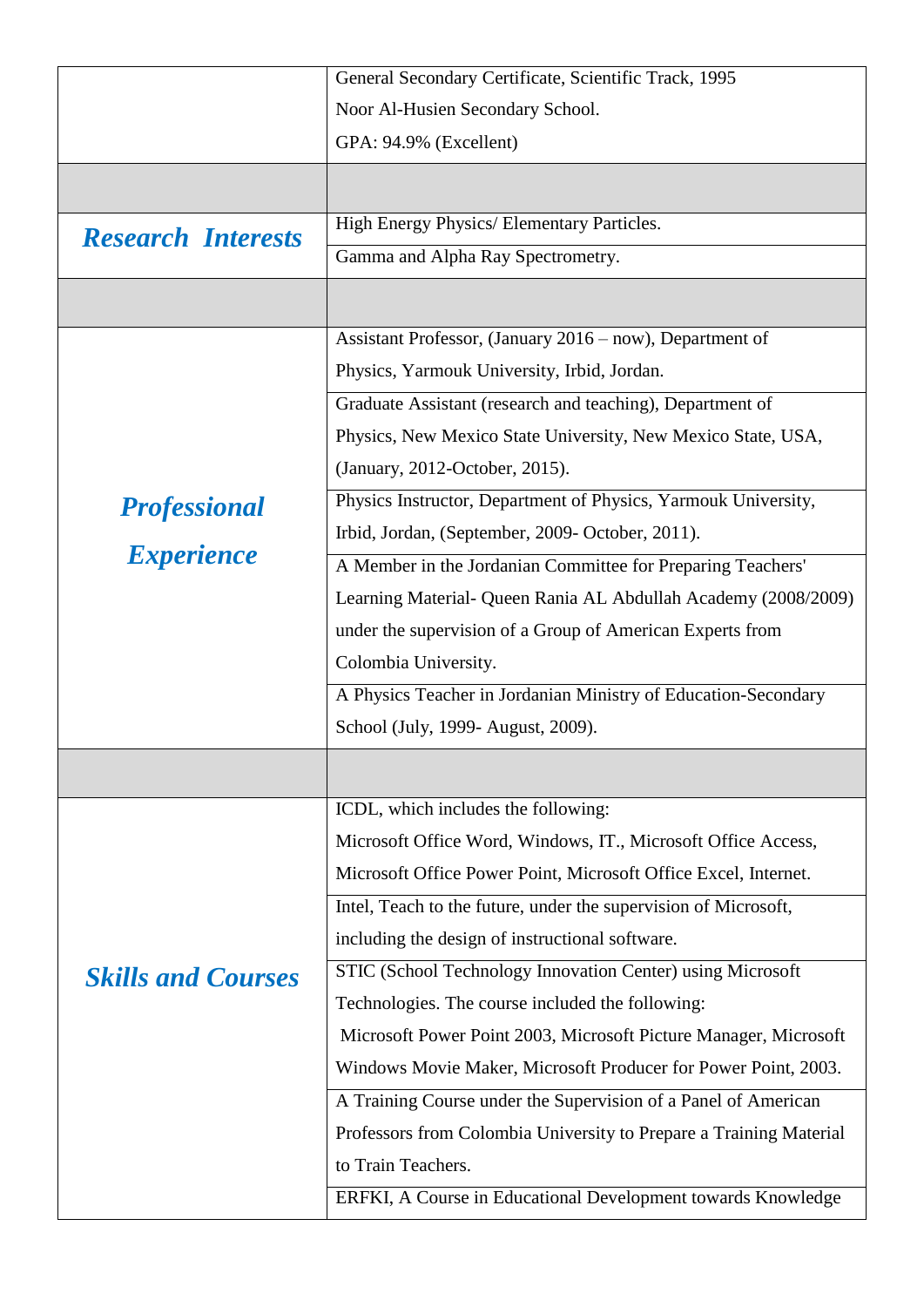|                           | Management (ERFKI): Employing Advanced Technologies in                        |
|---------------------------|-------------------------------------------------------------------------------|
|                           | Education and Information Technologies.                                       |
|                           | A Special Course for Distinguished Teachers in Bani Kenana'                   |
|                           | Educational District to Discuss Current Curricula and Comment on              |
|                           | New Performance Assessment Based Curricula.                                   |
|                           | A Course in Achievement Tests and Question Bank.                              |
|                           | Training Courses in Teaching Methods" e.g. Direct Instruction,                |
|                           | Group Learning, Deduction, Diagnostic Assessment, Performance                 |
| <b>Skills and Courses</b> | <b>Based Assessment".</b>                                                     |
|                           | Mathematica Program software.                                                 |
|                           | Civil Defense Course                                                          |
|                           | <b>Course in Advanced Basic</b>                                               |
|                           | <b>PASCAL Course</b>                                                          |
|                           |                                                                               |
|                           | Outstanding Academic Achievement Award, 2015, for the PhD                     |
|                           | degree (New Mexico State University).                                         |
|                           | Preparing Future Faculty Graduate Assistantship Award, March,                 |
|                           | 2013, Graduate School, New Mexico State University.                           |
|                           | A scholarship to peruse M.S. and Ph.D. degrees at New Mexico State            |
|                           | University, USA, 2012-2015 (Sponsor: Yarmouk University, Jordan).             |
|                           | Queen Rania Award for Distinguished Teacher, 2006, First                      |
|                           | Tournament: Second Place in the 4 <sup>th</sup> Category for Secondary School |
| <b>Awards</b>             | Teachers.                                                                     |
|                           | An Appreciation from Minister of Education for Selecting me a                 |
|                           | Member in the Designing Team for Preparing Teachers' Training                 |
|                           | Materials.                                                                    |
|                           | An Award from Ministry of Education, for Distinguished Teachers,              |
|                           | 2006.                                                                         |
|                           | An Award from Bani Kenana' Educational Directorate, 2006.                     |
|                           | Three Certificates from Principal of Malka Secondary School for Gils          |
|                           | for Distinguished Performance.                                                |
|                           | An Award from Head of Yarmouk University for Distinguished                    |
|                           | Students, 1999.                                                               |
|                           | Four Certificates from Faculty of Science for the first-place student,        |
|                           | Yarmouk University, Jordan, (1995-1999).                                      |
|                           |                                                                               |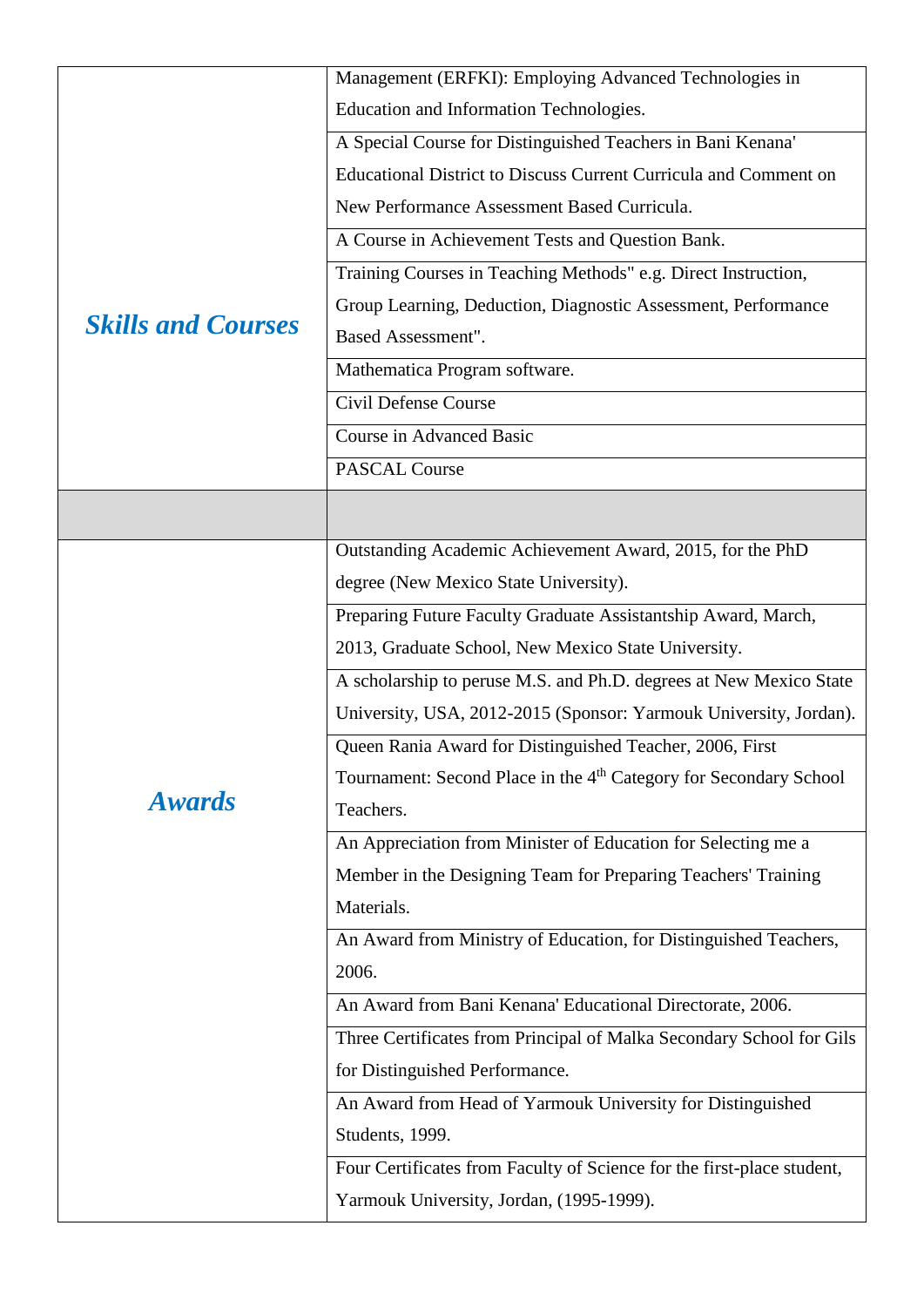| <b>Awards</b>              | A scholarship to peruse Bachelor degree at Yarmouk University,                                                  |  |
|----------------------------|-----------------------------------------------------------------------------------------------------------------|--|
|                            | Jordan, 1995-1999 (Sponsor: Ministry of Education, Jordan).                                                     |  |
|                            | An Award from Irbid Secondary School for Boys for First Ten                                                     |  |
|                            | Students in the General Secondary Certificate.                                                                  |  |
|                            |                                                                                                                 |  |
|                            | PHYS 101, General Physics I.<br>٠                                                                               |  |
|                            | PHYS 102, General Physics II.                                                                                   |  |
|                            | PHYS 104, General Physics (IT. Students).                                                                       |  |
|                            | PHYS 105, General Physics Lab I.<br>$\bullet$                                                                   |  |
|                            | PHYS 106, General Physics Lab II.                                                                               |  |
| <b>Teaching Experience</b> | PHYS 251, Modern Physics I.<br>$\bullet$                                                                        |  |
|                            | PHYS 352, Quantum Physics I.                                                                                    |  |
|                            | PHYS 353, Quantum Physics II.                                                                                   |  |
|                            | PHYS 441, Nuclear physics I.                                                                                    |  |
|                            | PHYS 641, Nuclear physics I.                                                                                    |  |
|                            |                                                                                                                 |  |
|                            |                                                                                                                 |  |
|                            |                                                                                                                 |  |
|                            | Abdallah, M., Al-Tamimi, W., Salameh, A., and<br>(1)<br>Alamir, S. (2022). Performance, Measurements, and       |  |
|                            | Potential Radiological Risks of Natural Radioactivity                                                           |  |
|                            | in Cements Used in Jordan. Jordan Journal of Civil<br><b>Engineering.</b> Volume 16 Number 1.                   |  |
|                            |                                                                                                                 |  |
|                            | Received on 23-6-2021.<br>Accepted on 3-11-2021.                                                                |  |
|                            | Kharisat, K., Abdallah, M., Abumurad, K., Al-Jundi,<br>(2)                                                      |  |
| <b>Publications</b>        | J., Altamimi, M., and Okoor, S. (2021). Radiological<br>characterization of oil shale in Wadi Alshallal -       |  |
|                            | Jordan using gamma ray spectrometer. Fresenius                                                                  |  |
|                            | <b>Environmental Bulletin, 30, 12.</b>                                                                          |  |
|                            | Received on 7.2.2020<br>Accepted on 4.3.2021                                                                    |  |
|                            | (3)<br><b>Abdallah, M., Hamash, K., Okoor, S., and Kharisat,</b>                                                |  |
|                            | K. (2020). Radioactivity measurements of medical                                                                |  |
|                            | reagent samples used in clinical laboratories in<br>Jordan. Fresenius Environmental Bulletin, 29,12,<br>P10392. |  |
|                            | Received on 22-1-2020.<br>Accepted on 14-9-2020.                                                                |  |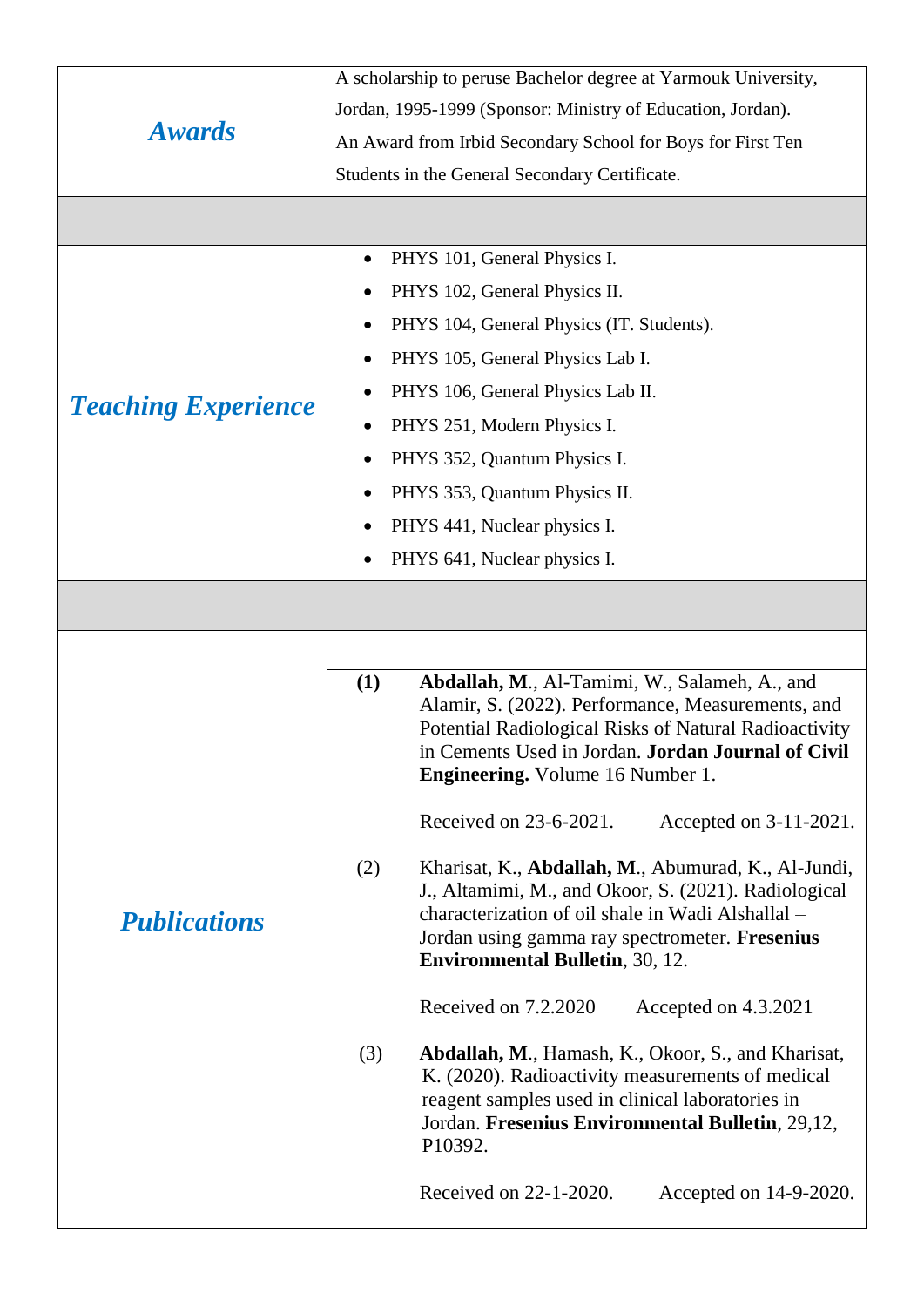|                        | (4)<br>Okoor, S., Abumurad, K., Ababneh, E., Abdallah,                                                                                                                                                                                                           |  |
|------------------------|------------------------------------------------------------------------------------------------------------------------------------------------------------------------------------------------------------------------------------------------------------------|--|
|                        | M., and Tawalbeh, A. (2019). Natural radioactivity                                                                                                                                                                                                               |  |
|                        | concentrations and dose assessment in selected                                                                                                                                                                                                                   |  |
|                        | medicinal plants consumed in Jordan. Fresenius                                                                                                                                                                                                                   |  |
|                        | <b>Environmental Bulletin</b> , 28, 7, p. 5179.                                                                                                                                                                                                                  |  |
|                        | Received on 16-10-2018.<br>Accepted on 13-4-2019.                                                                                                                                                                                                                |  |
|                        | Abdallah, M., Eyadeh, M., Hamadneh, H., Akour,<br>(5)<br>A., Hawamdeh, M., and Almaaitah, I. (2019).<br>Radiological characterization of settled dust during a<br>severe dust episode in Jordan. Jordan Journal of<br><b>Physics</b> , 12, 2, p. 183.            |  |
|                        | Received on 25-9-2018.<br>Accepted on 28-1-2019.                                                                                                                                                                                                                 |  |
|                        | Hamadneh, H., Eyadeh, M., Abdallah, M., and Al-<br>(6)<br>Khdirat, O. (2017). Estimation of Natural and<br>Anthropogenic Exposures to Gamma Ray from a<br>High Agricultural Area in Jordan" Bani-Kananah<br>District". Jordan Journal of Physics, 10, 3, p. 117. |  |
|                        | Received on 26-12-2016.<br>Accepted on 20-7-2017.                                                                                                                                                                                                                |  |
|                        | (7)<br><b>Abdallah, M.</b> and Burkardt, M. (2016). Transverse<br>force on transversely polarized quarks in longitudinally<br>polarized nucleons. "Phys. Rev. D, 94,9, 094040.<br>https://arxiv.org/abs/1610.01166.                                              |  |
|                        |                                                                                                                                                                                                                                                                  |  |
|                        | Attended the "E-learning Workshop (Elementary & Advanced                                                                                                                                                                                                         |  |
|                        | Level), Yarmouk Faculty Development Center, 2017/2018                                                                                                                                                                                                            |  |
| <b>Workshops</b>       | Attended the "Questionmark Perception Workshop"                                                                                                                                                                                                                  |  |
|                        | Yarmouk Faculty Development Center, 2017/2018                                                                                                                                                                                                                    |  |
|                        | Attended the "New Faculty Members Workshop" at                                                                                                                                                                                                                   |  |
|                        | Yarmouk Faculty Development Center, 2016/2017.                                                                                                                                                                                                                   |  |
|                        |                                                                                                                                                                                                                                                                  |  |
|                        | 2020: Determination of Po-210 in the Ma'assel used in waterpipe                                                                                                                                                                                                  |  |
|                        | smoking (Shisha) in Jordan. Supported by the Deanship of Research                                                                                                                                                                                                |  |
| <b>Funded Projects</b> | and Graduate Studies at Yarmouk University, Irbid, Jordan (grant no.<br>68/2020).                                                                                                                                                                                |  |
|                        | 2019: Measurement of optical properties of aerosols in urban,                                                                                                                                                                                                    |  |
|                        | suburban, rural and remote locations in Jordan. Supported by the                                                                                                                                                                                                 |  |
|                        | Deanship of Research and Graduate Studies at Yarmouk University,                                                                                                                                                                                                 |  |